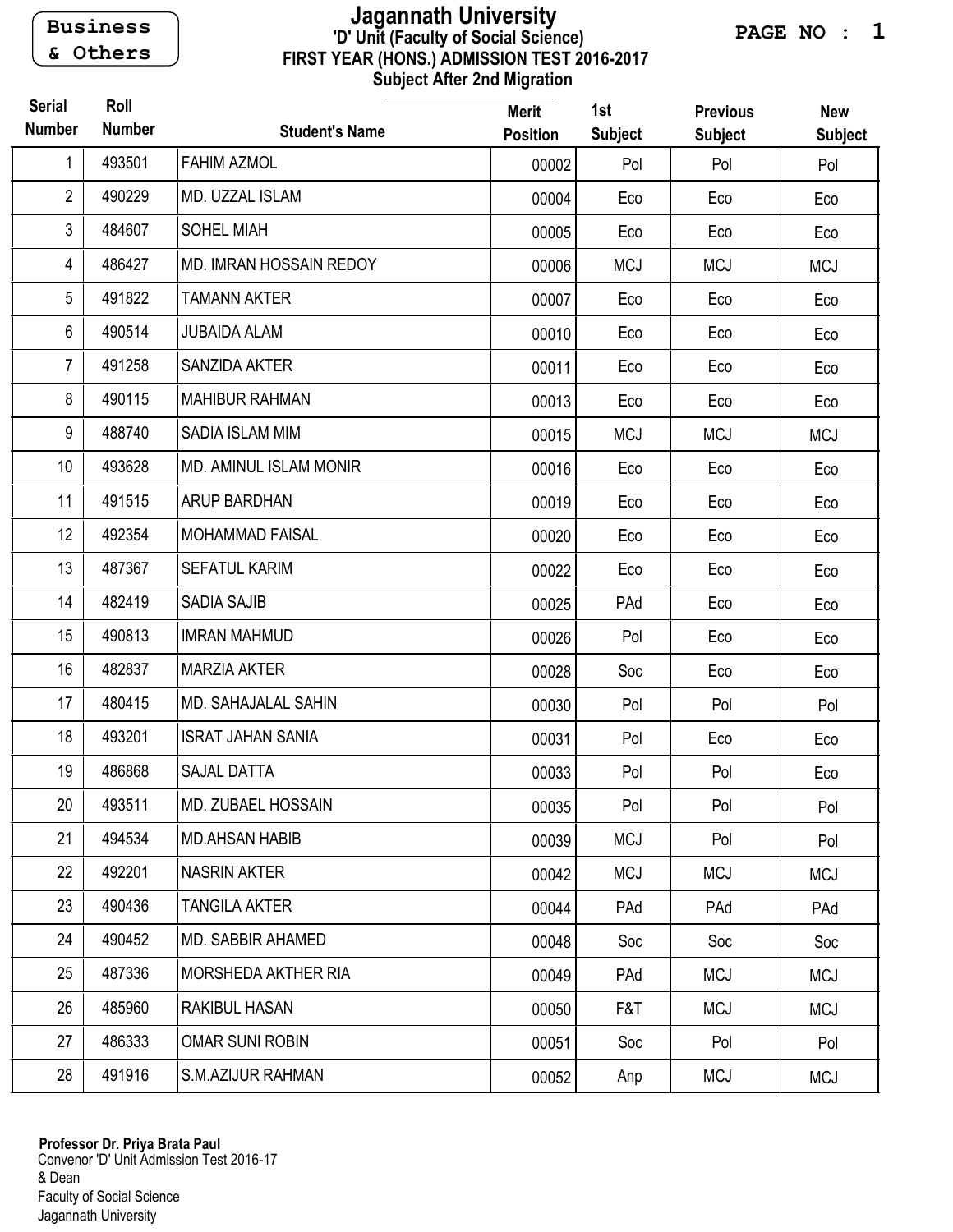Business & Others

## FIRST YEAR (HONS.) ADMISSION TEST 2016-2017 Subject After 2nd Migration 'D' Unit (Faculty of Social Science) Jagannath University

PAGE NO : 2

| <b>Serial</b><br><b>Number</b> | Roll<br><b>Number</b> | <b>Student's Name</b>        | <b>Merit</b><br><b>Position</b> | 1st<br><b>Subject</b> | <b>Previous</b><br><b>Subject</b> | <b>New</b><br><b>Subject</b> |
|--------------------------------|-----------------------|------------------------------|---------------------------------|-----------------------|-----------------------------------|------------------------------|
| 29                             | 482946                | <b>AHSAN HABIB</b>           | 00053                           | PAd                   | PAd                               | PAd                          |
| 30                             | 485190                | SHAHEBA SULTANA              | 00054                           | PAd                   | <b>MCJ</b>                        | <b>MCJ</b>                   |
| 31                             | 493861                | <b>NISHAT TASNIM</b>         | 00055                           | Soc                   | Pol                               | Pol                          |
| 32                             | 480472                | <b>TANOY CHANDRA DAS</b>     | 00056                           | Anp                   | Pol                               | Pol                          |
| 33                             | 481551                | <b>MD. FARHAD HOSSAIN</b>    | 00057                           | SW                    | Pol                               | Pol                          |
| 34                             | 490424                | MD.ABDULLAH-AL-NOMAN         | 00058                           | SW                    | Soc                               | Soc                          |
| 35                             | 489002                | MD. HASHIBUR RAHMAN SHANTO   | 00059                           | PAd                   | <b>MCJ</b>                        | <b>MCJ</b>                   |
| 36                             | 480421                | SHANJIDA KHAN                | 00061                           | SW                    | <b>MCJ</b>                        | <b>MCJ</b>                   |
| 37                             | 492714                | <b>HRIDIKA AFROZ</b>         | 00064                           | PAd                   | PAd                               | PAd                          |
| 38                             | 492488                | <b>TRINOY BISWAS</b>         | 00066                           | PAd                   | <b>MCJ</b>                        | <b>MCJ</b>                   |
| 39                             | 490112                | <b>MEHEDI HASAN</b>          | 00067                           | PAd                   | Pol                               | Pol                          |
| 40                             | 484844                | <b>ALINA TAMANNA</b>         | 00068                           | SW                    | Soc                               | Pol                          |
| 41                             | 492149                | SHAHNAJ AKTER SHORNA         | 00069                           | SW                    | SW                                | SW                           |
| 42                             | 493803                | <b>SUDORSON BHATTACHARIA</b> | 00071                           | PAd                   | PAd                               | PAd                          |
| 43                             | 486299                | <b>MUSANNA AFRIN</b>         | 00072                           | SW                    | Soc                               | Soc                          |
| 44                             | 488413                | MD. SIAM AHMED               | 00077                           | Anp                   | Soc                               | Soc                          |
| 45                             | 487796                | <b>MD. SAIFUL ISLAM</b>      | 00080                           | Anp                   | PAd                               | PAd                          |
| 46                             | 484676                | <b>CHAITY RANI BHADRA</b>    | 00087                           |                       | SW                                | SW                           |
| 47                             | 492119                | <b>MST. SWAPNA AKTAR</b>     | 00089                           |                       | Anp                               | Anp                          |
| 48                             | 494079                | <b>UMME SALMA</b>            | 00091                           |                       | PAd                               | PAd                          |
| 49                             | 480539                | <b>ISRAT JAHAN</b>           | 00092                           |                       | PAd                               | PAd                          |
| 50                             | 492847                | MONIRA CHOWDHURY             | 00093                           |                       | Soc                               | Soc                          |
| 51                             | 493794                | MOHAMMAD NEJAMUDDIN          | 00096                           |                       | Soc                               | Soc                          |
| 52                             | 485495                | <b>MAHEDI HASAN SHUVO</b>    | 00098                           |                       | SW                                | Soc                          |
| 53                             | 490873                | <b>ESHITA AFROZ</b>          | 00103                           |                       | SW                                | Soc                          |
| 54                             | 488713                | MOMTAZ ZAHAN EMA             | 00106                           |                       | PAd                               | PAd                          |
| 55                             | 494012                | MD. MAHADI HASAN             | 00107                           |                       | PAd                               | PAd                          |
| 56                             | 488336                | <b>MD. NURNABI</b>           | 00109                           |                       | Anp                               | SW                           |